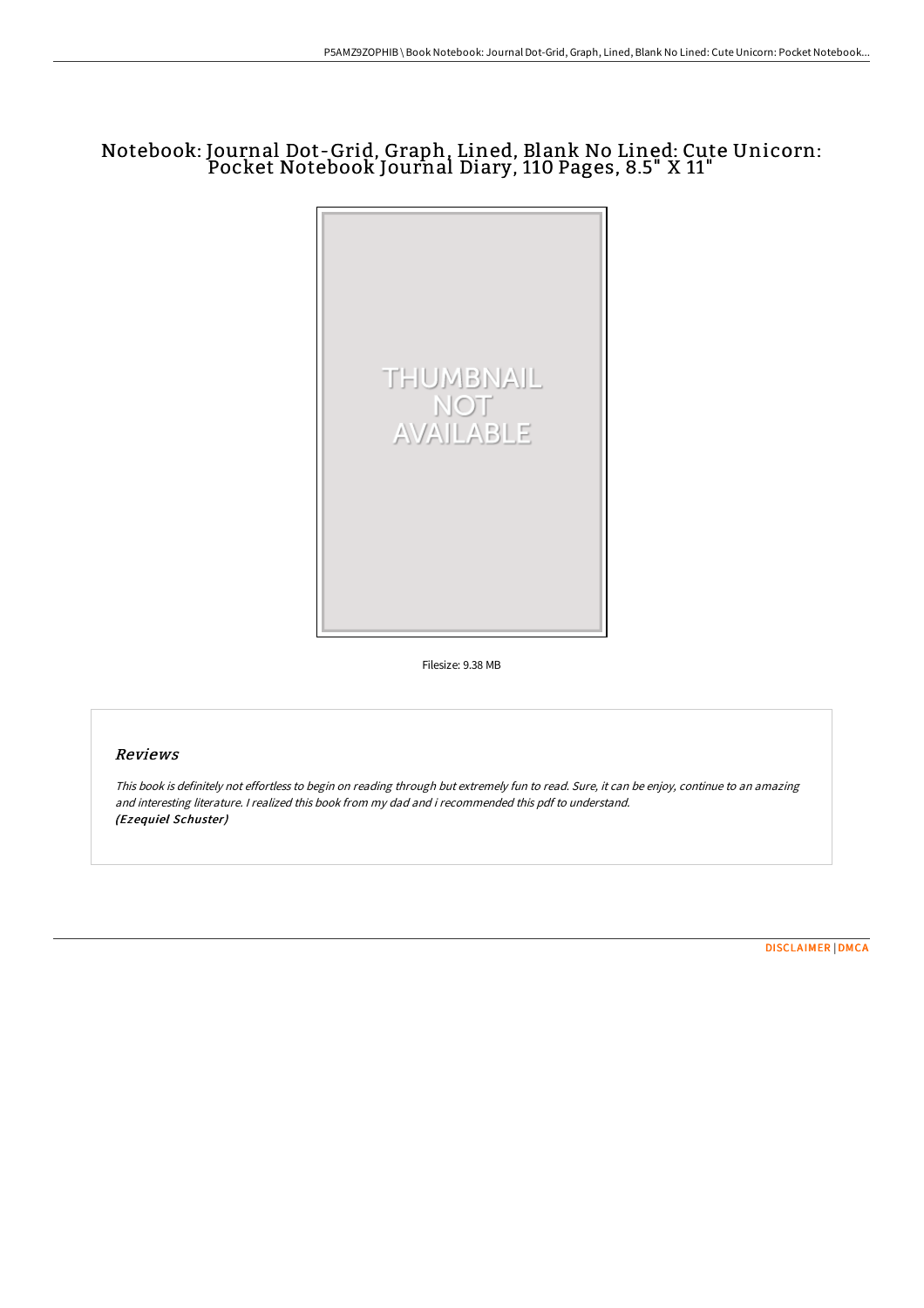## NOTEBOOK: JOURNAL DOT-GRID, GRAPH, LINED, BLANK NO LINED: CUTE UNICORN: POCKET NOTEBOOK JOURNAL DIARY, 110 PAGES, 8.5" X 11"



Createspace Independent Publishing Platform, 2017. PAP. Condition: New. New Book.Shipped from US within 10 to 14 business days.THIS BOOK IS PRINTED ON DEMAND. Established seller since 2000.

 $\blacksquare$ Read [Notebook:](http://bookera.tech/notebook-journal-dot-grid-graph-lined-blank-no-l-289.html) Journal Dot-Grid, Graph, Lined, Blank No Lined: Cute Unicorn: Pocket Notebook Journal Diary, 110 Pages, 8.5" X 11" Online

Download PDF [Notebook:](http://bookera.tech/notebook-journal-dot-grid-graph-lined-blank-no-l-289.html) Journal Dot-Grid, Graph, Lined, Blank No Lined: Cute Unicorn: Pocket Notebook Journal Diary, 110 Pages, 8.5" X 11"